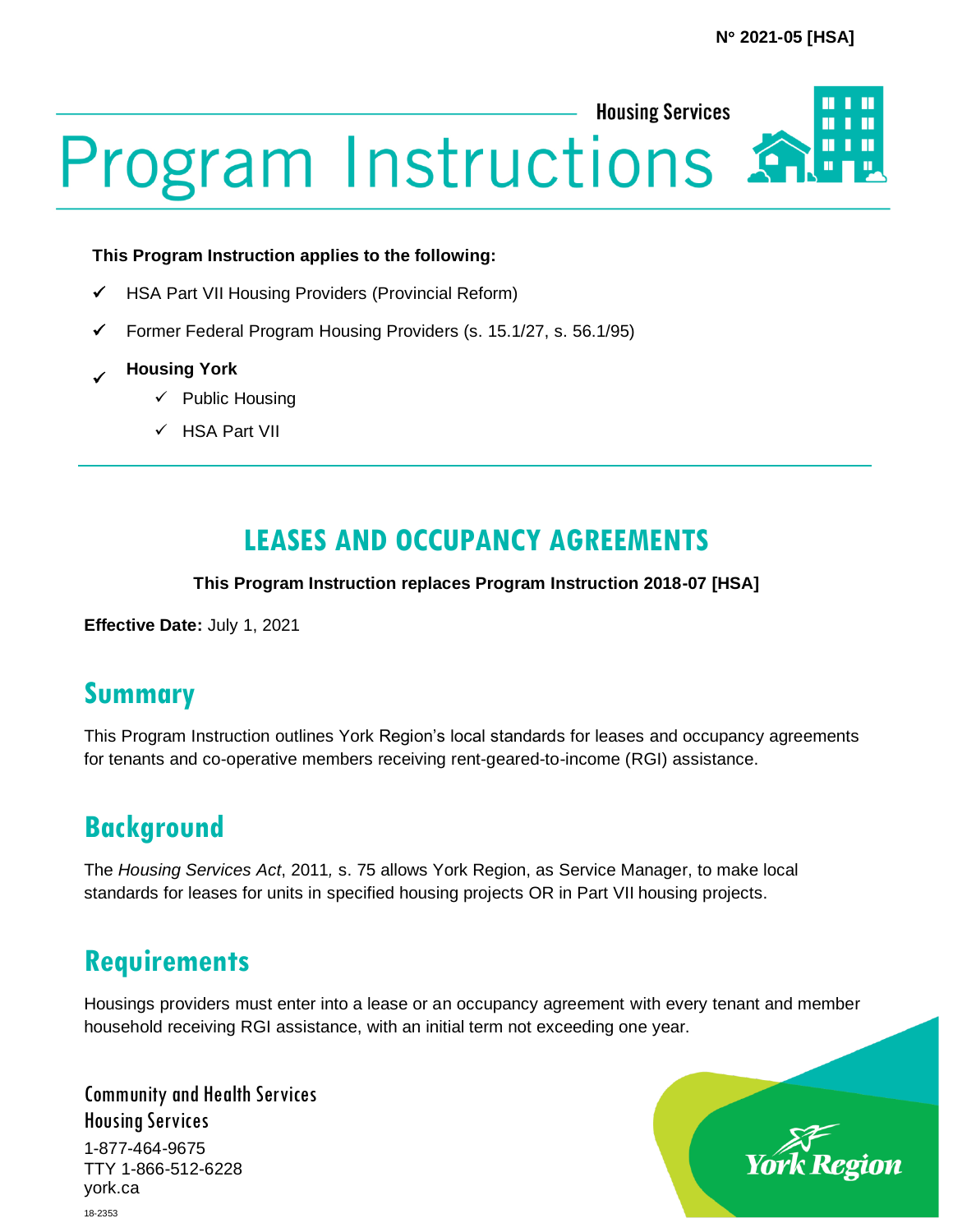The housing provider's lease or occupancy agreement must include the following information:

- The monthly rent or housing charge that would be payable if the unit were a market unit
- The household's portion of the rent or housing charge after the initial RGI subsidy was applied
- Any other charges for which the household is responsible, such as utilities. All charges imposed on the household must comply with the *Housing Services Act, 2011* and the *Residential Tenancies Act, 2006*

The lease or occupancy agreement must also:

- Require the household to continue to meet York Region's eligibility requirements for RGI
- Restrict the occupancy of the unit to members of the household that were on the original lease or occupancy agreement and any additional individuals who moved-in on a later date with the housing provider's consent
- Require the household to advise the housing provider of any persons who leave the unit or start to live in the unit after the lease or occupancy agreement is signed
- Prohibit the assignment of the lease or occupancy agreement and prohibit the household from renting or subletting the unit to any person
- Require the household to pay the market rent or housing charge for the unit beginning on the first day of the month following 90 days from the date the household is informed of its ineligibility for RGI
- Require the household to pay the market rent or housing charge for the unit if the household has an increase in income that results in an RGI subsidy equal to or above the market rate, and outline the following provisions for resuming RGI subsidy after beginning to pay market rent or housing charge:
	- $\circ$  If the household's income decreases during the next 24 months of paying market rent, the household must declare the change in income to the housing provider and will resume receiving RGI if the resulting RGI subsidy amount is lower than the market rate
	- $\circ$  If the household's income does not decrease during the next 24 months, the household will lose its RGI subsidy but may choose to remain in the unit as a market tenant or member
	- o If the household requires RGI after the 24-month period they must apply to the Region's subsidized housing wait list
- Be signed by every member of the household 16 years of age or older

The housing provider must enforce the household's compliance with all provisions.